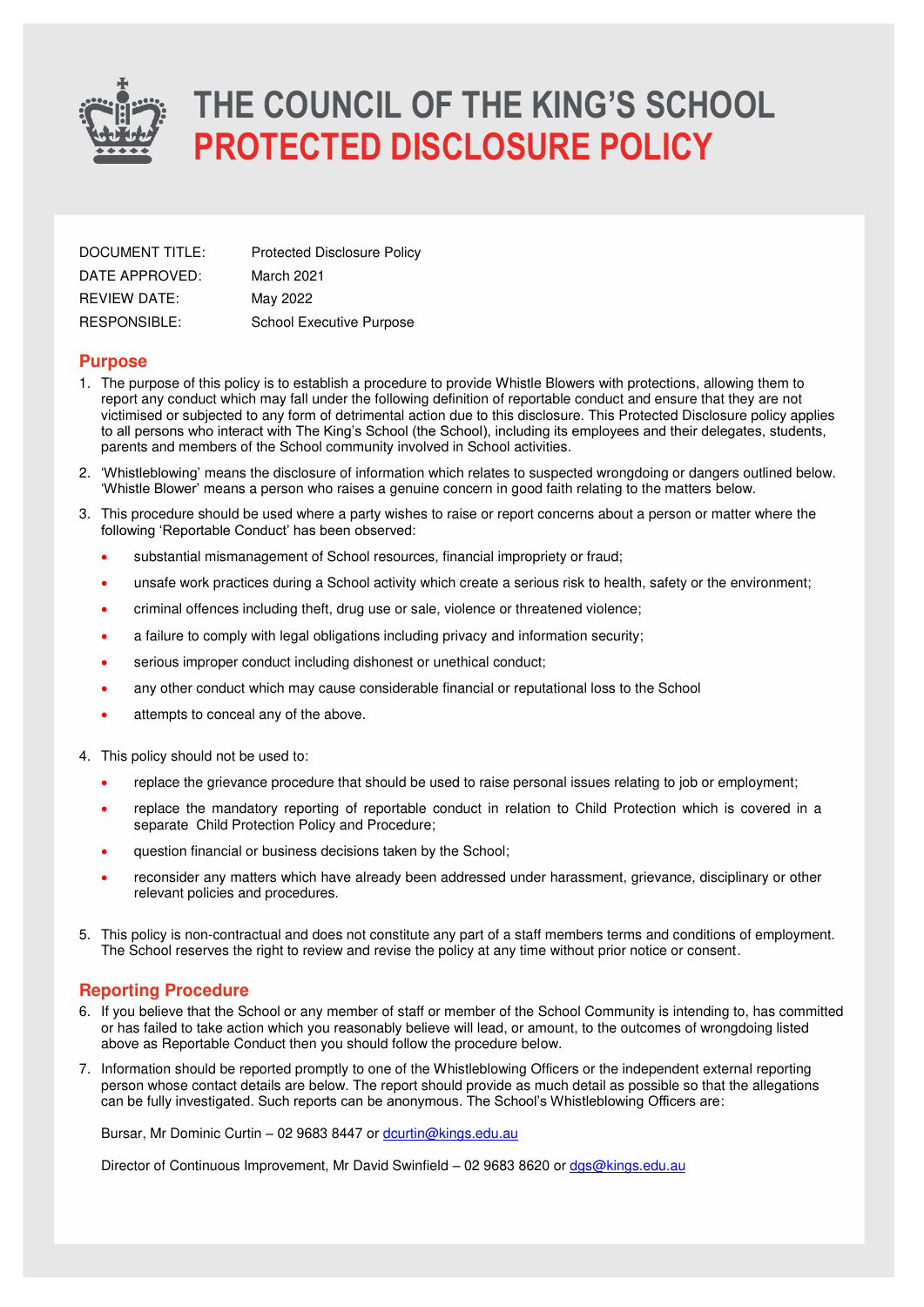

Both can also be contacted in writing:–

Attention: Whistleblowing Officer The King's School PO Box 1 Parramatta NSW 2124

Independent Reporting Person Contact Details:

Mr James Lane, Chairman Risk, Audit & Compliance Committee The King's School PO Box 1 Parramatta NSW 2124 Phone: 0404 108 743 jlane@lanelane.com.au

If for whatever reason you feel you cannot, or it is inappropriate to, raise your concern with the Whistleblowing Officers, or the external independent reporting person then you should disclose the information to the:

Chairman of Council – Mrs Rosemary Abrahams The King's School PO Box 1 Parramatta NSW 2124 chairman@kings.edu.au

In addition to the Chair of the School Council, Governors will receive reports on allegations made and the status of open cases.

The School's Whistleblowing Officers will investigate all reports including anonymous reports although it is acknowledged that the absence of being able to obtain additional information from the reporter may inhibit the investigation as described below.

### **Investigation**

- 8. All disclosures of Reportable Conduct will be subject to thorough investigation by the School. The relevant Whistleblowing Officer will be fair and independent of the person who made the report (if known) and the person who is the subject of the alleged Reportable Conduct.
- 9. The School will promptly investigate allegations and take whatever action it considers appropriate. The investigation will include the following steps (but not necessarily in the order shown):
	- (a) obtain all relevant facts and complete details of the circumstances alleged
	- (b) inform the person against whom allegations are made;
	- (c) conduct the investigation proper which may include interviews with staff members and other parties in order to obtain sufficient evidence. It may also require the involvement of independent external parties and subject matter experts if necessary and appropriate;
	- (d) determine the matter and arrive at a decision and any action to be taken;
	- (e) inform the Whistle Blower of what action has been taken with respect to the disclosure.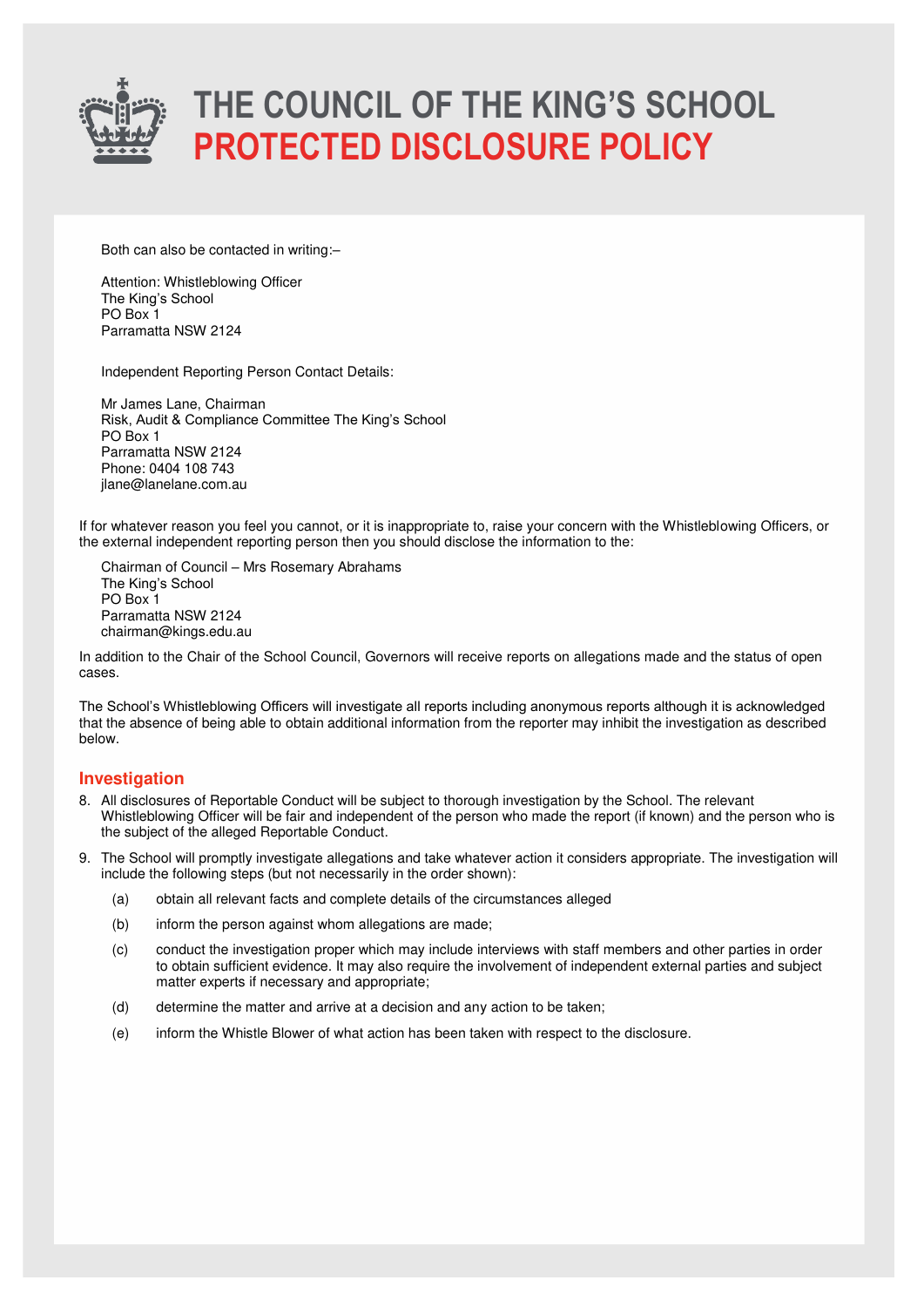

#### **Protected Disclosure**

- 10. If you reasonably believe that the nature of your concern relates to one of the areas outlined above, and you disclose this information to the appropriate person in good faith, the School will take this into consideration when in normal circumstances action against you by the School is warranted. The School can give no undertaking that it or an external agency will not take action against a wrong doer who has disclosed information in accordance with this Policy.
- 11. All persons making a report in good faith are assured that in making the report, they will not be personally disadvantaged by dismissal, demotion, any form of harassment, discrimination or adverse action on current or future basis.

#### **Anonymity**

- 12. It is important that these types of issues are dealt with quickly and sensitively. The School does not encourage Whistle Blowers to make disclosures anonymously. A full investigation may be more difficult or impossible if the School cannot obtain further information from you. It is also more difficult to establish whether any allegations are credible and have been made in good faith.
- 13. However, if you disclose information in accordance with this procedure then your identity will be kept confidential, in so far as is reasonably practical and to the extent possible under existing law. If it is necessary to disclose your identity, or your identity will become apparent through inference, you will be given notice of this by the relevant Officer.

Concerns about possible reprisals should be discussed with the Whistleblowing Officers and if necessary a welfare manager may be appointed to your case. At all times, complete discretion will apply regarding the number of individuals involved in reviewing the disclosure.

#### **Abuse of Process**

14. If you are found to be victimising another member of staff for using this procedure or deterring a member of staff from reporting their concerns under this procedure, you may be subject to disciplinary action which could lead to the termination of your employment. Abuse of the confidential reporting process will not be tolerated and will be treated as a serious breach of the School's reasonable expectation of staff behaviour.

#### **Monitoring and Training**

15. The School will monitor and review this policy regularly to assess its effectiveness in encouraging the reporting of Reportable Conduct, protection of persons making reports, and the investigation of reports. The School is committed to ensuring the Whistleblowing Officers are appropriately qualified for this role and readily accessible. Education and training about the procedures involved under this policy will be provided to those involved in managing and investigating disclosures. The School Community will be advised of this policy and kept informed of any amendments via the School's web site and other means.